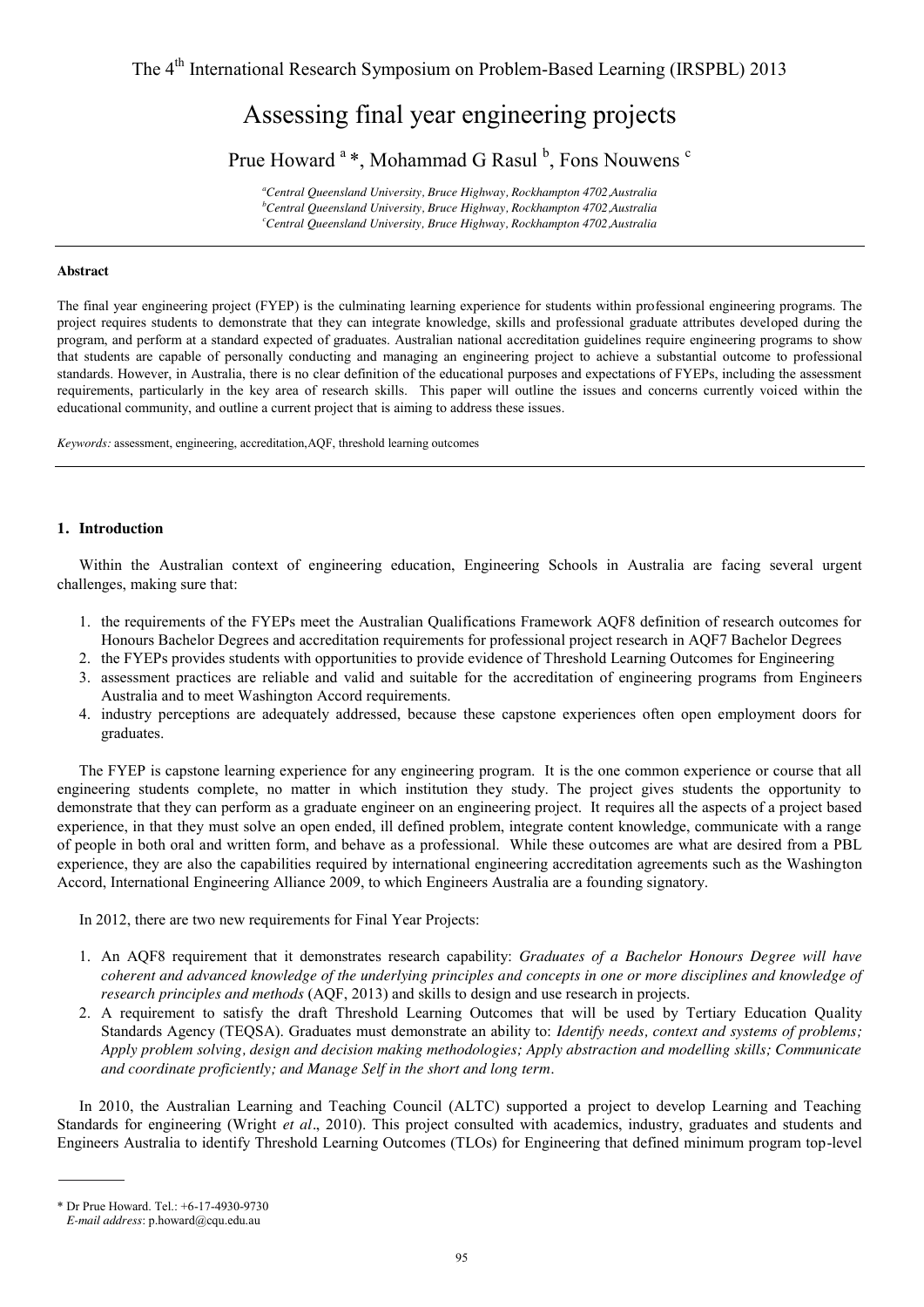discipline skills, knowledge and professional capabilities expected of a graduate. The project clustered many indicators of competency into five major domains of competency that provide a framework for holistic curriculum development and assessment. These five TLOs provide an integrating framework that defines what graduates are expected to know, understand and be able to do as a result of their learning. The report suggests that *as part of a final year project, a student approaching a complex problem … will use the full range of outcomes (page 7).* The report also suggested that *there is little common dialogue across institutions and industry regarding standards.* What was very evident, however, was the importance of establishing clear standards (page 9)*.* The report also rose as an issue for standards and assessment the need to find ways of providing evidence of achievement of TLOs in ways that all stakeholders could accept with confidence.

To provide a reliable indicator of student capability and program quality and standards, FYEPs must be coherent, valid and reliable instruments for student assessment and program evaluation. An investigation of assessment practices in FYEPs at Australian and New Zealand universities (Rasul *at el.* 2010) was conducted by some of the authors of this paper. It identified concerns with assessment of complex projects and difficulties in developing assessment criteria, assessment of individuals in team's projects, alignment of industry and academic interests in projects, difficulty in scoping projects and assigning appropriate projects to students and workload and availability of staff for project supervision. There is very little dialogue or collaboration between institutions, each dealt with problems in different ways. The lack of standard assessment invites benchmarking to identify good practice.

# **2. What is known**

A recent ALTC funded project considered development of assessment practices for project based subjects that were team based (Howard & Eliot 2012). While this project dealt mainly with the issues of assessing individuals within teams, it also uncovered the underlying issues of staff attempting to assess students against learning outcomes, when the project is the context for learning. In this study one of the problems identified was whether the academic was attempting to assess the product or the learning itself.

Other studies reveal large variations in the way FYEPs are managed and assessed (Jawitz *et al.*, 2002). Oehlers (2006) identifies some of the challenges in assessing engineering project work. The issues he identifies are consistent with those found elsewhere for final year projects in disciplines other than engineering (Tribe and Tribe, 1988; Webster *et al.*, 2000).

The literature shows a broad range of practices and a lack of consensus about what constitutes a legitimate assessment task, what assessment criteria are appropriate or what level of formative assessment and support is legitimate (Armstrong *et al.*, 2005; Oehlers, 2006; Blicblau, 2006; Seidel *et al.*, 2006; Kuisma, 2007; Mills, 2007; Beckerleg and Collins, 2007; Rasul *et al.*, 2009; Cochrane *et al.*, 2009; Valderrama *et al.*, 2009; Rasul *et al.*, 2010; Rasul *et al.*, 2012). Much of the variation appears to result from insufficient preparation of and academic isolation of academic supervisors, a lack of general discussion about project expectations among faculty and lack of agreement about issues of both educational task and whole of program design and assessment. Eliot et al 2012 and Howard & Eliot 2012 also identified a lack of understanding by academic staff about alignment of learning outcomes and assessment as an issue in project based subjects.

A review of ALTC projects identified development work in areas related to assessment and group work, but not to final year or capstone courses. ALTC projects included work on assessing individual work in teams (ALTC 2009, priority project: Assessing individual learning in teams: developing an assessment model for practice based curricula in engineering), assessing group work (ALTC 2005, priority project: Assessing group work in media and communications) and on supporting peer assessment and review in large group work projects (ALTC 2006, priority project: Supporting student peer assessment and review in large group work projects). Such work will be useful where programs require that capstone FYEPs involve student collaboration, but many engineering programs in various universities require individual project work. Other ALTC projects supported development of tools for competency and skills assessment (ALTC 2007, competitive grants project: The development of an undergraduate nursing competencies assessment tool for use across Australian Universities; ALTC 2006, priority project: LinuxGym—A sustainable and easy-to-use automated developmental assessment tool for computer scripting skills). Again, this work may be drawn on in developing criteria frameworks for capstone assessment of competencies and skills, but the work does not address specific requirements of project assessment. Further study is essential to address the problems identified above.

## **3. Identifying the problem**

Reliable and valid assessment practices are central to the integrity of the qualifications offered at universities and are thus a legitimate focus for quality assurance. Well designed and implemented, FYEPs can provide a robust vehicle for assessing attainment of threshold learning outcomes by students who are about to graduate, as well as provide evidence of the effectiveness and standards of a program of study for accreditation.

Accreditation requirements (Engineers Australia, G02Rev2. 2008) "expect that programs will employ at least one major engineering project experience, which draws on technical knowledge and skills, problem solving capabilities and design skills from several parts of the program and incorporate broad contextual considerations as part of the full lifecycle.", but currently there is no measure or guarantee of consistency as mentioned earlier. Such projects provide a vehicle for benchmarking program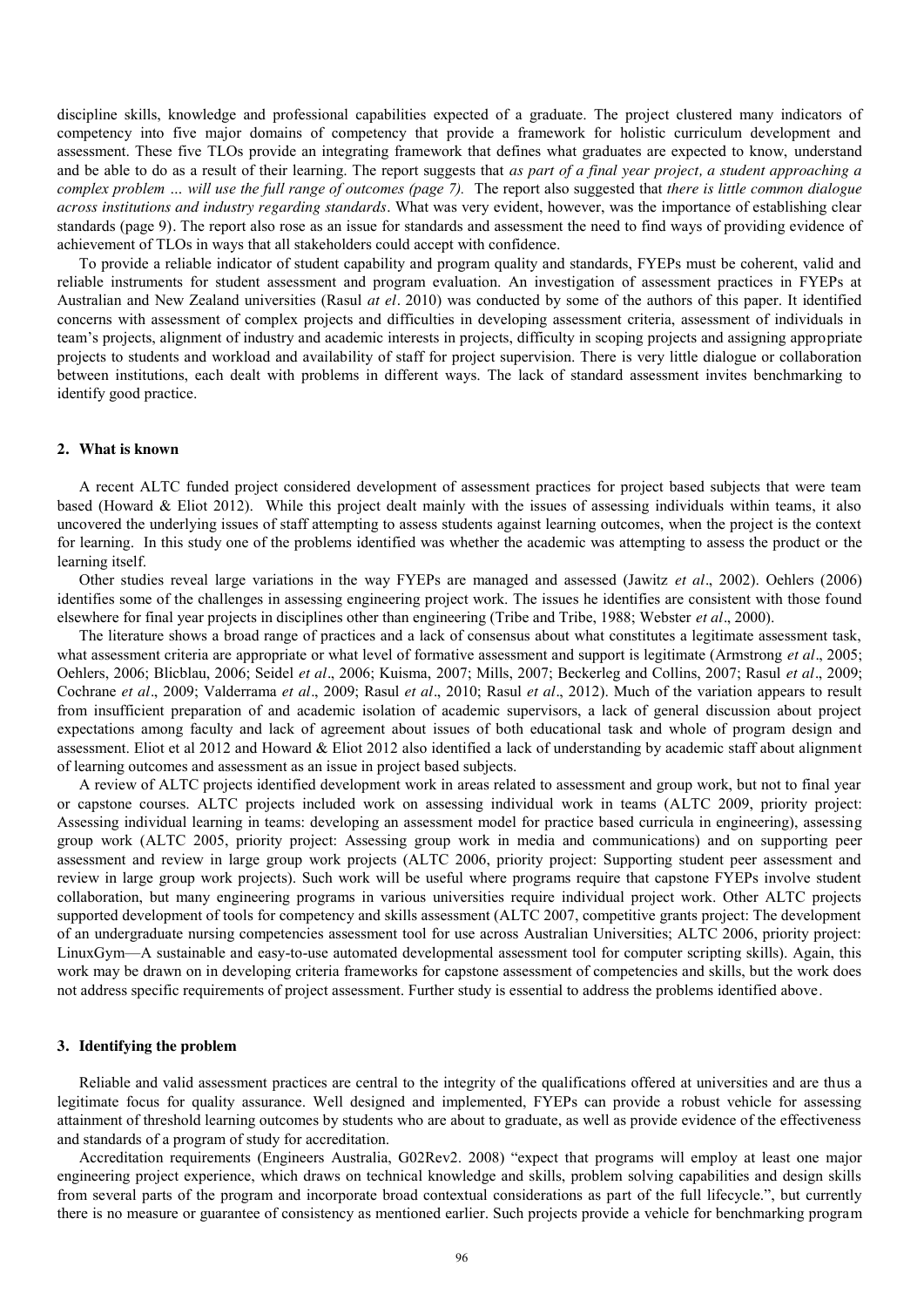outputs nationally and internationally. However actual practices vary greatly between institutions and little work has been found that seeks to identify good practice. Discussions between higher education institutions and Engineers Australia, have identified several concerns and issues.

The problem to be addressed is how to develop consistency in the standard and outcomes of FYEP in Australia while maintaining the independence required within an individual program of study.

# **4. What is proposed**

This project can effect positive change in learning and teaching in the discipline, profession, sector, nationally and internationally. The project team intend to address these concerns and issues by surveying current practice in FYEP and developing a community of FYEP practice to identify good practice guidelines and test resources for students, supervisors and coordinators. Surveys and development of guidelines and resources will be focused on the following areas:

- Support for Students: While the curriculum may scaffold development of students' capacity to undertake projects through project-based learning (PBL) and work-integrated learning (WIL), the FYEP represents a major extension of expectations regarding a student's capacity to conduct a project. In identifying resources that can be made available to help students manage their projects, questions about the appropriate balance between support and exposure to real-life complexity need to be addressed. Student guidelines and resources will be produced and tested.
- Preparation for Academic Staff: Final year project assessment is vulnerable to variation in the quality of supervision because a large number of projects need supervision each year requiring many academics, each of whom may advise students differently about project expectations. Identification and description of good practice would provide academic supervisors with resources for induction and staff development and clear expectations about the supervisor's role.
- Preparation of Industry Clients and Supervisors: Many universities promote industry involvement in FYEPs. Industry partners provide valuable exposure to professional practice and gain access to prospective graduates. However industry client's expectations about project outcomes may not align well with academic requirements. Industry projects may also involve intellectual property and confidentiality issues that require sound guidelines. Authoritative explanatory guidelines would assist industry partners to understand the educational context and expectations of FYEPs.
- Selection of Projects: The kind of project a student selects can influence a student's learning. Routine projects may not provide scope for students to demonstrate high levels of professional capability and obtain a high grade. There is debate about what kinds of FYEPs are acceptable and the kinds of professional competence that projects should allow students to demonstrate. A survey to identify good practice and develop guidelines about project selection would assist students and supervisors identify appropriate projects. Such questions affect evaluation of program standards so they would involve some elaboration of accreditation requirements and consultation with Engineers Australia.
- Project Assessment: Assessment can take into account different elements (e.g. supervisor's report, technical report, design portfolio, journal, poster, oral presentations, weightings for technical quality, etc). The criteria for grading projects use various rubrics that influence assessment and benchmarking processes. In relation to holistic assessment of Threshold Learning Outcomes, the particular issue in assessment is the balance between the product or outcome of the project on the one hand, and on each student's professional development as an engineer on the other. Best practice guidelines for assessment would provide a basis for more consistent application of standards.
- Standards for Research: Accreditation guidelines require students to demonstrate information literacy and basic research skills, however the AQF framework distinguishes between an AQF7 Bachelor Degree and an AQF8 Bachelor Honours Degree while allowing the Honours program to be embedded in a four year Bachelor Degree. The AQF distinguishes between AQF7 and AQF8 in terms of project work, research skills but accreditation would require completion of projects in the AQF7 Bachelor Degree. There is also a need to define the both the purpose and standard of project research required by accreditation for both AQF7 and AQF8. Is the aim of research to provide a vehicle for developing professional skills, or is the research intended to produce significant new knowledge? Broad academic consensus is required to ensure that students are treated equitably fairly.
- Standards for Project Reports: A standard outcome of an FYEP is an extended report or portfolio. It is important that students receive clear advice about requirements and an appropriate level of support in preparing their reports because the FYEP report will often be the first extended report students have prepared. If project assessment is based on report moderation (i.e. only on the evidence presented by students in the report), supervisors and moderators also need shared expectations for assessment, and supervisors must advise students of these expectations. A survey of current good practice and articulation of discipline guidelines would assist both students and supervisors.
- Curriculum Integration: Recent consultations to develop the set of Threshold Learning Outcomes for engineering provides a more holistic framework that can be used to interrogate learning outcomes specified for project courses, and for how a program of study is designed to lead students to successful completion of projects and to become capable and confident professionals. This project would provide a vehicle institutions could use to review curriculum in terms of the TLOs.
- Coordination and Supervision of Projects: A FYEP coordinator is usually appointed to coordinate academic administration of all project courses within a program or discipline area. Then for each project, an academic project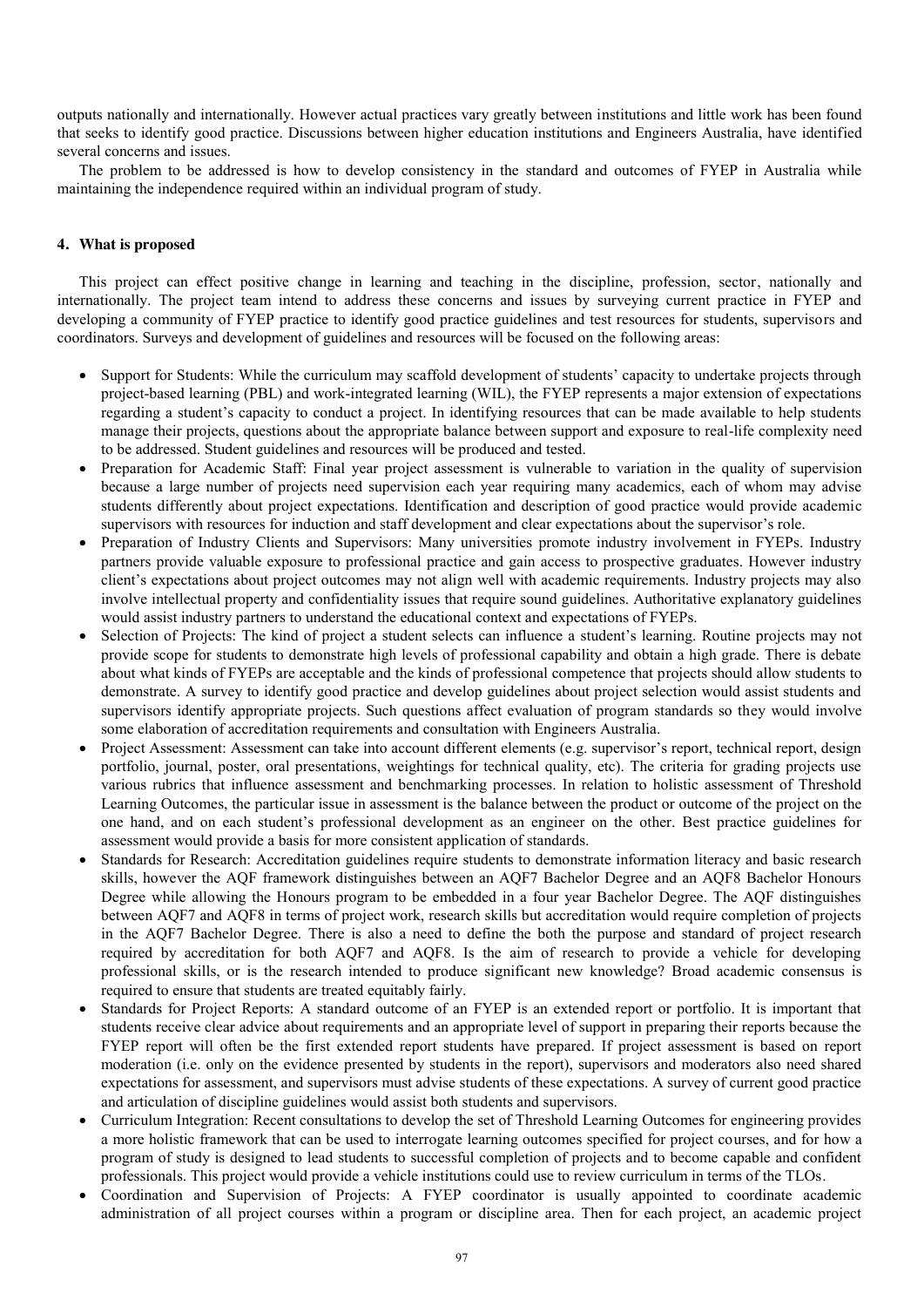supervisor provides learning support and contributes to assessment. Projects are individualised, time intensive and involve workload formulas different from those used in other courses. Some students and projects require more time than others. Students need access to staff who are prepared to and capable of providing the required project support. An understanding of current staff development practices for undergraduate project supervision skills is required to inform the development of best practice guidelines for staff development to promote quality assessment.

These issues and concerns must be addressed to achieve consistency and fairness in formative assessment and support for students, valid and reliable summative assessment of prospective graduates, and program standards within and across engineering programs in any faculty of any university. The resulting guidelines and processes from this project could serve as a benchmarking tool for all engineering schools.

## **5. What has been done**

A pilot project was conducted in Australia to investigate how final year projects are assessed currently. A small number of institutions took part in the study. The literature indicated that a broad range of universities offering FYEP courses identified a number of key issues of concern relating to teaching and learning practices. In particular, a general lack of consensus on teaching and learning methodologies and project scoping came to the forefront. "Discussions among practitioners involved in scholarship in engineering education indicate that universities are failing to use FYEPs effectively, partly because FYEPs are different from most other undergraduate courses, and FYEP coordinators are professionally isolated". Such issues may "result from insufficient preparation of and academic isolation of academic supervisors, a lack of general discussion about project expectations among faculty and lack of agreement about issues of educational task design and assessment". (Rasul, et al (2009).

The pilot report concluded that there are major discrepancies between the institutions in the way that they assess FYEP.

#### **6. Conclusions**

The FYEP is the student work that can be used to demonstrate that the AQF8 requirements and Threshold Learning Outcomes have been met by a professional engineering degree program. Currently there are no national guidelines or specified requirements for institutions to use in ensuring that their FYEP meet these requirements to ensure consistency throughout the nation.

Previous studies have identified issues with the knowledge and understanding of some academic staff to allow them to separate the product of the project from the learning within the project. Other studies have identified the issues relating to inconsistency both within and across institutions.

A project has been approved and funded to investigate the current assessment practices within FYEP across Australia and to develop guidelines for staff and students. This project is being funded by the Office of Learning and Teaching (OLT) and is supported through the reference group by Engineers Australia. The project will survey and critically review coordination, supervision and assessment practices of FYEPs in universities and disciplines of engineering, and then develop and promote an FYEP assessment model and benchmarking guidelines to assist engineering disciplines to improve FYEP assessment. This project is running over two years and started in January 2013.

At this stage, the project is collecting data from across the country on how the projects are set up, where they come from (industry or acadaemia), how they are supervised, what percentage of study load is attributed, how they are assessed, how they are moderated and what level of research is included. The major point of interest will be to compare how individual institutions use the project to demonstrate how individual students can apply the knowledge and skills developed over the course of their study.

#### **Acknowledgements**

The authors wish to acknowledge the funding made available for this project from the OLT.of the Australian Government.

## **7. References**

AQF2013, Australian Qualifications Framework, Published by Australian Qualifications Framework Council, Second edition January 2013, [http://www.aqf.edu.au](http://www.aqf.edu.au/) 

Armstrong, P. J., Kee, R. J., Kenny, R. G., and Cunningham, G. (2005), A CDIO approach to the final year capstone*, Paper presented at the 1st Annual CDIO Conference*, 7-8 June 2005, Queen's University, Kingston, Ontario, Canada.

Beckerleg, M., and Collins, J. (2007), Producing research from undergraduate projects. In H. Sondergaard & R. Hadgraft (Eds.), *Proceedings of the 18th Conference of the Australian Association for Engineering Education, 9–13 December 2007*, Melbourne, Australia.

Blicblau, A. S. (2006), Capstone Portfolios for Learning and Evaluation, in G. Rowe & G. Reid (Eds.), *Proceedings of the 17th Annual Conference of the Australasian Association for Engineering Education, 10–13 December 2006,* Auckland, New Zealand.